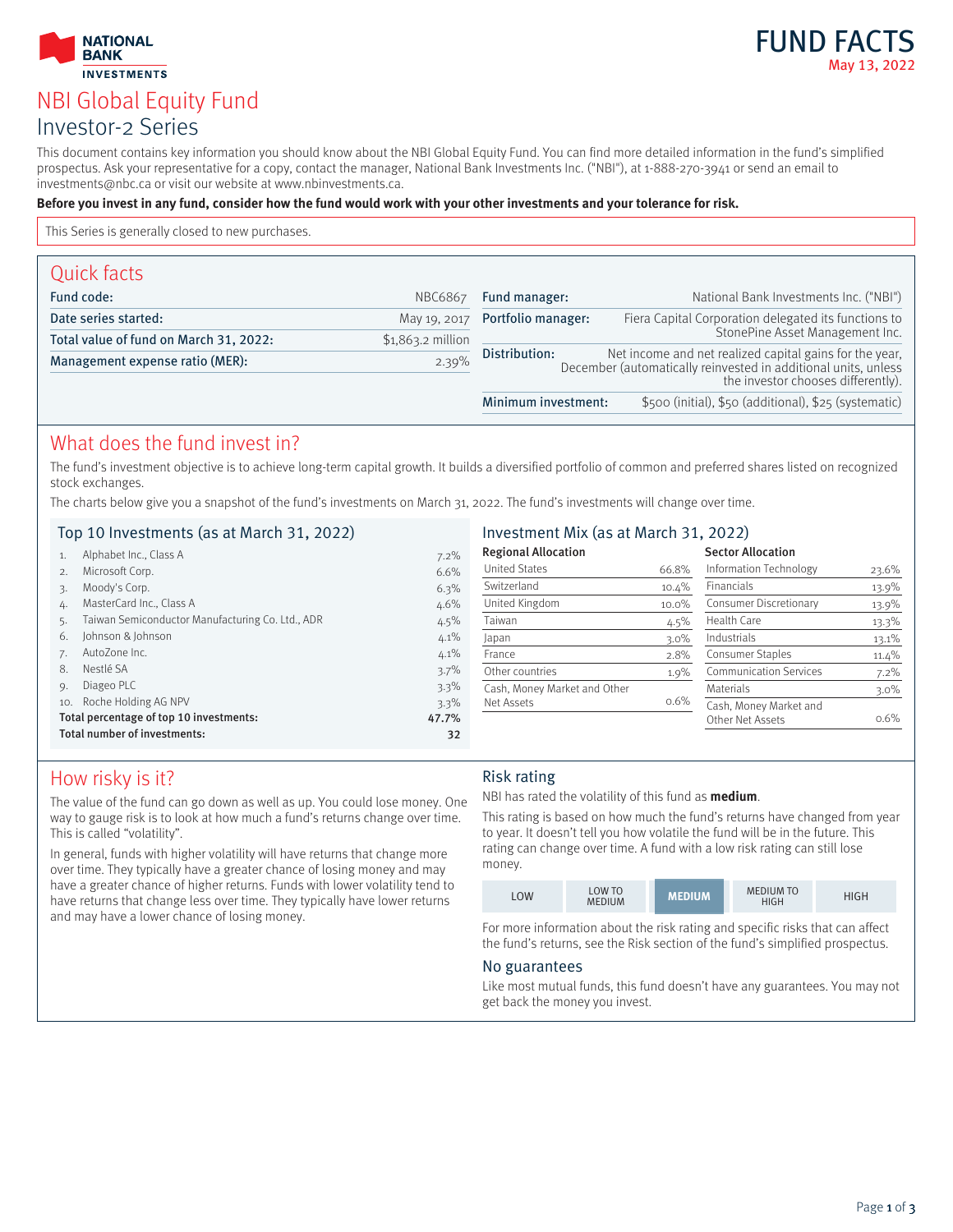

# How has the fund performed?

This section tells you how Investor-2 Series units of the fund have performed over the past  $\mu$  years. Returns are after expenses have been deducted. These expenses reduce the fund's returns.

### Year-by-year returns

This chart shows how Investor-2 Series units of the fund performed in each of the past 4 years. The series did not drop in value. The range of returns and change from year to year can help you assess how risky the fund has been in the past. It does not tell you how the fund will perform in the future.



### Best and worst 3-month returns

This table shows the best and worst returns for Investor-2 Series units of the fund in a 3-month period over the past  $\mu$  years. The best and worst 3-month returns could be higher or lower in the future. Consider how much of a loss you could afford to take in a short period of time.

|                    | Return    | 3 months ending | If you invested \$1,000 at the beginning of the period |
|--------------------|-----------|-----------------|--------------------------------------------------------|
| <b>Best Return</b> | 14.0%     | August 31, 2021 | Your investment would rise to \$1,140.                 |
| Worst return       | $-11.3\%$ | March 31, 2022  | Your investment would drop to \$887.                   |

### Average return

The annual compounded return of Investor-2 Series units of the fund was 11.41% since its inception. If you had invested \$1,000 in this series since inception, your investment would now be worth \$1,692.

| Who is this fund for?<br>Investors who:<br>• are looking to invest for the long term (at least five years);<br>• are seeking to diversify their investments with exposure to global<br>markets:<br>• want to hedge against a drop in the value of the Canadian dollar. | A word about tax<br>In general, you'll have to pay income tax on any money you make on a<br>fund. How much you pay depends on the tax laws where you live and<br>whether or not you hold the fund in a registered plan, such as a Registered<br>Retirement Savings Plan (RRSP) or a Tax-Free Savings Account (TFSA).<br>Keep in mind that if you hold your fund in a non-registered account, fund<br>distributions are included in your taxable income, whether you get them in |
|------------------------------------------------------------------------------------------------------------------------------------------------------------------------------------------------------------------------------------------------------------------------|---------------------------------------------------------------------------------------------------------------------------------------------------------------------------------------------------------------------------------------------------------------------------------------------------------------------------------------------------------------------------------------------------------------------------------------------------------------------------------|
|                                                                                                                                                                                                                                                                        | cash or have them reinvested.                                                                                                                                                                                                                                                                                                                                                                                                                                                   |

# How much does it cost?

The following tables show the fees and expenses you could pay to buy, own and sell Investor-2 Series units of the fund. The fees and expenses – including any commissions – can vary among series of the fund and among funds. Higher commissions can influence representatives to recommend one investment over another. Ask about other funds and investments that may be suitable for you at a lower cost.

## 1. Sales Charges

There are no charges when you purchase your units through NBI. Other representative's firm may charge you a fee.

## 2. Fund expenses

You don't pay these expenses directly. They affect you because they reduce the fund's returns. As of December 31, 2021, the fund's expenses were 2.40% of its value. This equals \$24.00 for every \$1,000 invested.